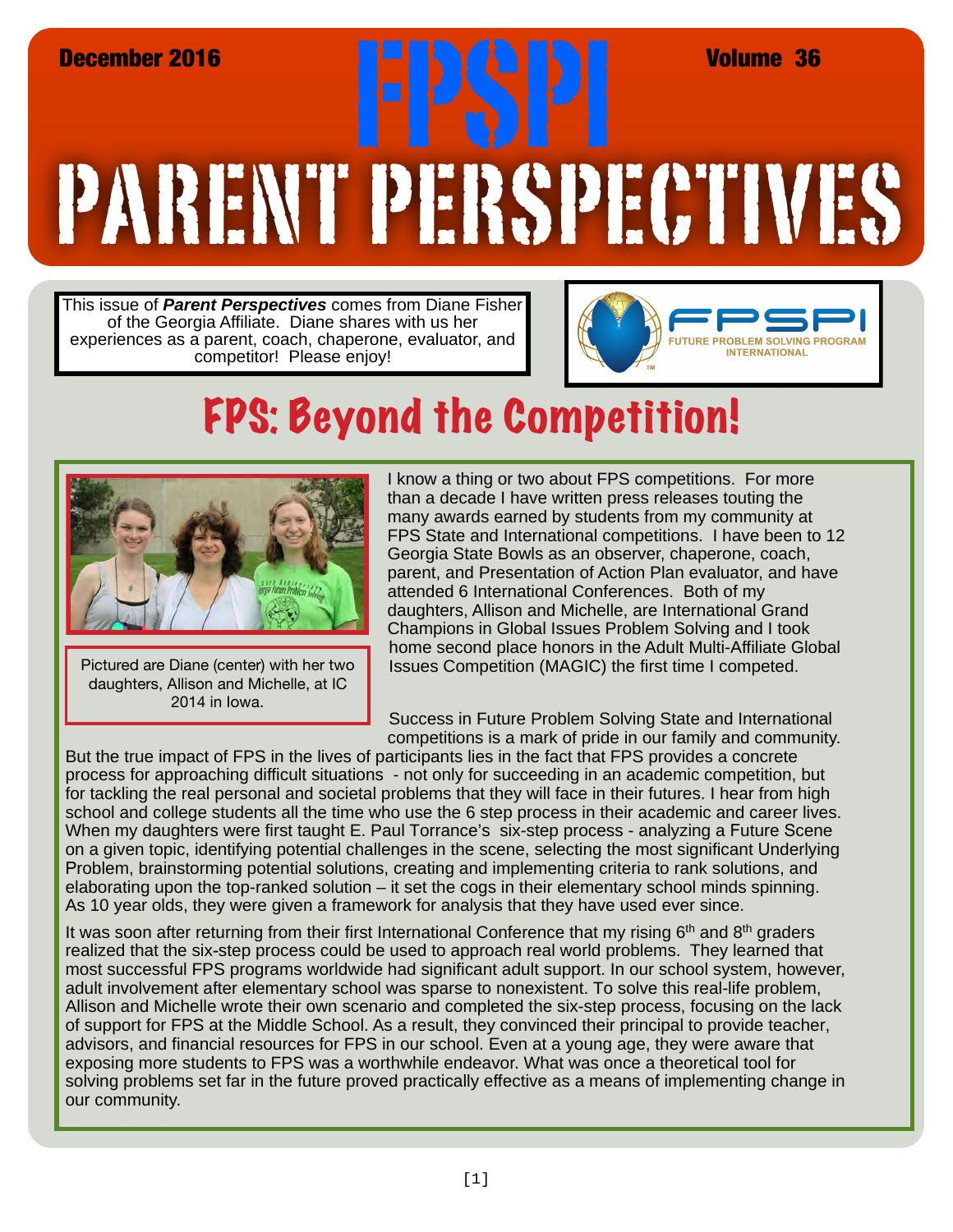The FPS mindset helps students in the classroom as well. They are well trained in researching new topics and applying that knowledge, skills that make for strong students at all levels. Whether it is in one of my older daughter's college computer science classes or one of my younger's sociology seminars, they have been able to draw useful connections between past research topics and their studies, thereby enriching class discussions and their own understanding. The FPS mindset builds on Margaret Mead's counsel that "Children must be taught *how to think*, *not what to think*", which is particularly beneficial to students in upper level academic pursuits.

There are tangible rewards to having the six-step process as a go to tool in their intellectual arsenal. As an Independent College Counselor, I spend a great deal of time helping high school students understand and navigate the college admissions process and advise them on how to best tell their personal story to the admissions committee. You don't have to look farther than some of the most popular prompts for college essays to see that colleges today are looking for creative problem solvers:

- Tell us about a problem you've solved or a problem you'd like to solve.
- In your opinion, what is an important challenge facing your generation in the next 50 years?
- Describe how you express your creative side.
- Please share an example of an instance when you feel creative thought really did matter.

Students who have participated in FPS have already given great thought to questions such as these, whether or not they have come home from a competition with a trophy. Moreover FPS-ers tend to have a global perspective, a thirst for learning more and applying knowledge, all of which are traits highly coveted by school admissions offices.



**Getting ready for Presentation of Action Plan at IC!**



**Competitors at IC 2012!**



**Pictured left are: Allison and Michelle with Kathy Russo, who was named FPSPI Coach of the Year in 2012. Kathy was the teacher who originally taught my girls the 6 steps.**